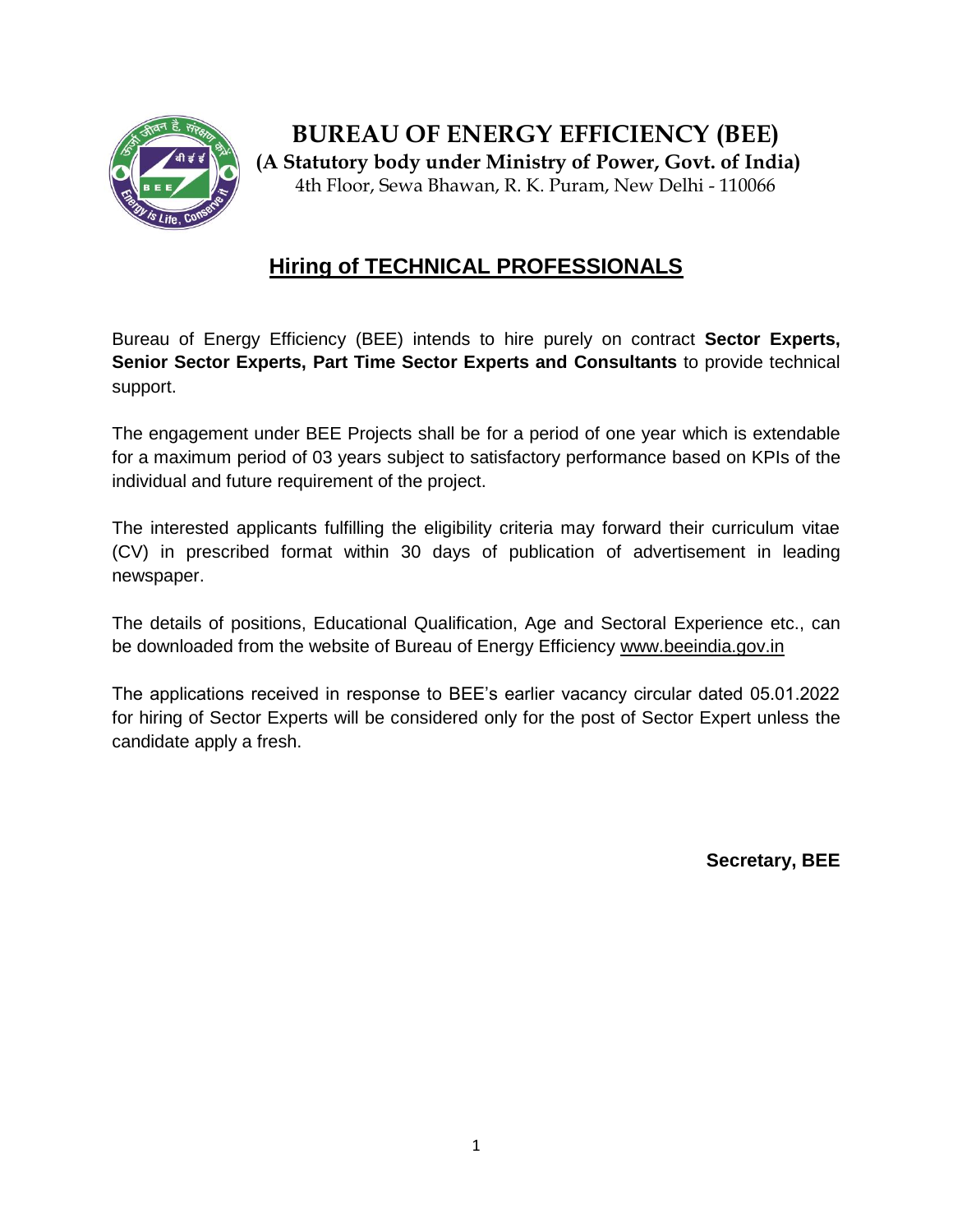## **BUREAU OF ENERGY EFFICIENCY**

**(Ministry of Power, Government of India)**

# **Hiring of Technical Experts**

Bureau of Energy Efficiency (BEE) is a statutory body under the Ministry of Power, Government of India) established under provisions of the Energy Conservation Act 2001, to promote efficient use of energy and its conservation. It has its office at Delhi.

Applications are invited from Indian nationals for hiring **Sector Experts, Senior Sector Experts, Part Time Sector Experts and Consultants** for following sectors on contract basis initially for a period of one year extendable for a maximum period of 03 years subject to satisfactory performance based on KPIs on monthly remuneration given as under:

|                           | <b>Sector</b>                                                                                                                                                                                                                                                                                                                                                                                                    | <b>Monthly Remuneration/fee</b>                                                                                                                                                                                                                                                                                                                                                                                                                                                                                                                                                                                                                                                                                                                                                                                                        |
|---------------------------|------------------------------------------------------------------------------------------------------------------------------------------------------------------------------------------------------------------------------------------------------------------------------------------------------------------------------------------------------------------------------------------------------------------|----------------------------------------------------------------------------------------------------------------------------------------------------------------------------------------------------------------------------------------------------------------------------------------------------------------------------------------------------------------------------------------------------------------------------------------------------------------------------------------------------------------------------------------------------------------------------------------------------------------------------------------------------------------------------------------------------------------------------------------------------------------------------------------------------------------------------------------|
| Experts are required for: |                                                                                                                                                                                                                                                                                                                                                                                                                  | Individuals will be engaged as                                                                                                                                                                                                                                                                                                                                                                                                                                                                                                                                                                                                                                                                                                                                                                                                         |
|                           | <b>Thermal Power plant /</b><br><b>Biomass</b><br><b>Climate Change</b><br><b>Carbon Finance/Clean</b><br><b>Development</b><br><b>Mechanism</b><br><b>Building</b><br><b>Regulation</b><br><b>Enforcement</b><br><b>Aluminium</b><br><b>Fertilizer</b><br><b>Petrochemical</b><br><b>Petroleum-Refinery</b><br><b>DISCOM</b><br><b>Small &amp; Medium</b><br><b>Enterprises (SME)</b><br><b>Climate Finance</b> | $\triangleright$ Sector Expert on consolidated remuneration of<br>Rs. 1 Lakh per month.<br>Senior Sector Expert on consolidated<br>$\triangleright$<br>remuneration of Rs. 1.25 Lakh per month.<br>$\triangleright$ Part Time Sector Experts on monthly retainer<br>fee of Rs. 20,000/- plus Rs. 5,000/- per day visit<br>charges (normally maximum 6 days per month<br>unless permitted in special cases). The monthly<br>payment shall not exceed Rs. 1 Lakh<br>$\triangleright$ Consultants on monthly remunerations for<br>retired Govt. /CPSU employees shall be fixed as<br>per prevailing rules of Govt. of India (not<br>exceeding Rs. 1.25 Lakh)<br>Other expenses admissible to Sector Experts and<br><b>Sr. Sector Experts:</b> Since the engagement will be<br>purely on contract basis, they will not be eligible for any |
|                           | <b>Electrical Vehicle</b><br><b>Media</b>                                                                                                                                                                                                                                                                                                                                                                        | perks/benefits admissible to regular employees of BEE<br>except the following:-<br>1. EPF contribution: The statutory contribution of                                                                                                                                                                                                                                                                                                                                                                                                                                                                                                                                                                                                                                                                                                  |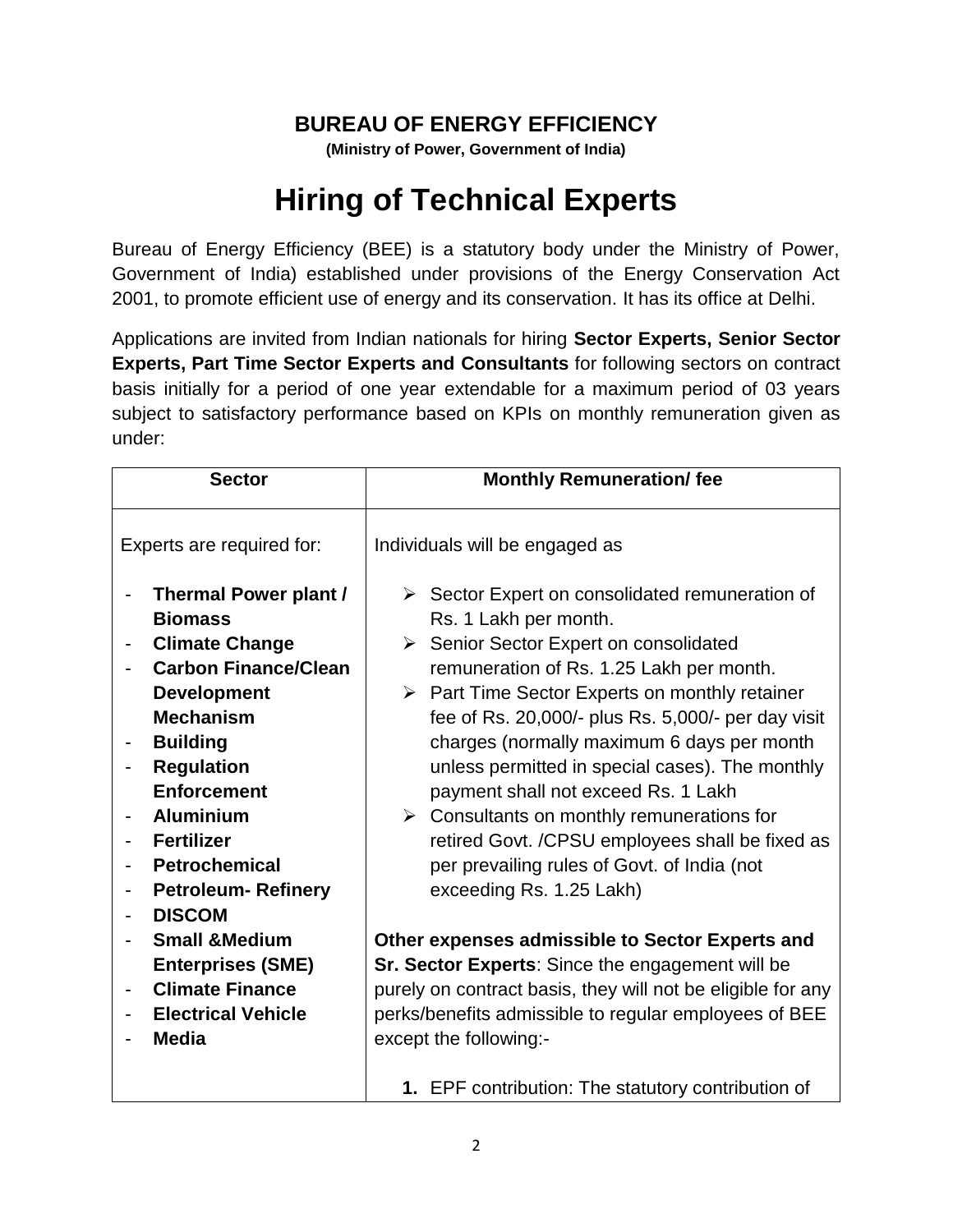| employer's share towards EPF shall be paid in                                                             |
|-----------------------------------------------------------------------------------------------------------|
| addition to above mentioned emoluments by                                                                 |
| BEE.                                                                                                      |
| <b>2.</b> Medical Allowance: They shall be allowed                                                        |
| reimbursement of Rs. 500/- per month towards                                                              |
| Health and Accidental Insurance subject to                                                                |
| production of documentary proof of securing                                                               |
| insurance policy.                                                                                         |
| 3. TA/DA on tour: as per BEE's existing rules.                                                            |
|                                                                                                           |
| Other expenses admissible to Consultants / Part                                                           |
| <b>Time Sector Experts:</b> The engagement will be purely                                                 |
|                                                                                                           |
|                                                                                                           |
| on contract basis they will not be eligible for any                                                       |
| perks/benefits admissible to regular employees of BEE                                                     |
| except TA/DA for their travel inside the country in                                                       |
| connection with the official work; if permitted in                                                        |
| exceptional case. Retired Govt. servant, appointed as                                                     |
| consultant / PTSEs, would be entitled as per his/her<br>last entitlement drawn at the time of retirement. |

**Age Limit**: Maximum age limit should be:

**Upto 40 years** in respect of Sector Experts,

**Upto 45 years** in respect of Senior Sector Experts; and

**Not more than 64 years** in respect of Part Time Sector Expert and Consultants as on 31.03.22

## **Educational Qualification required:**

 $\triangleright$  Bachelor's in Engineering.

#### OR

 Postgraduate in Business Administration/ Commerce/ Finance or M.Sc. OR M.A. in Economics with Finance as a subject. Climate Change/ Carbon Finance / Sustainability/ Environment/ Energy Efficiency knowledge will be given preference.

#### **Experience required:**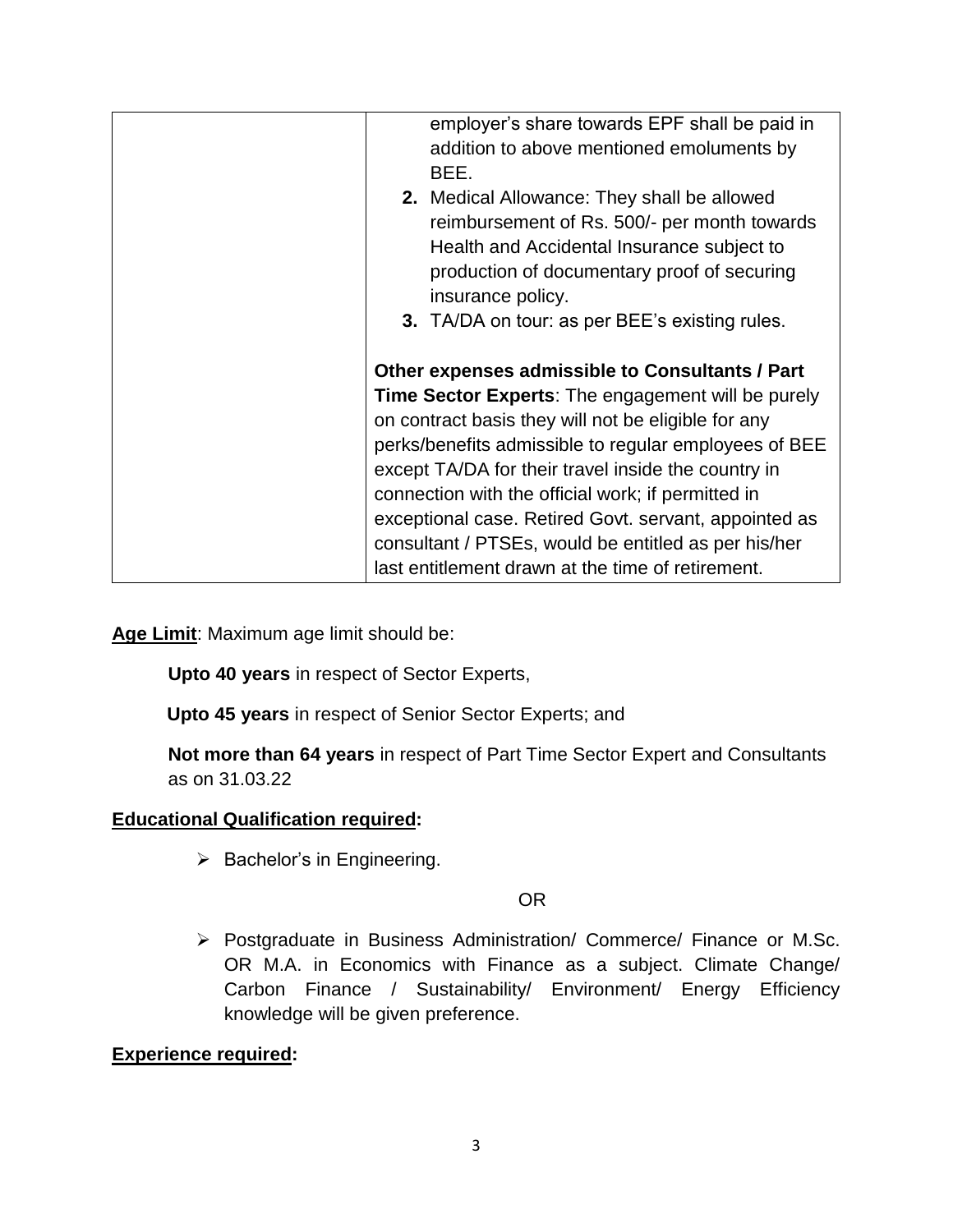- **Sector Experts** should have at least 05 years of post-qualification industry experience in the sector applying for. Persons having previous experience in the area of energy efficiency or PAT related activities will be preferred. BEE Certified Energy Auditor/Manager will also be given preference.
- **Senior Sector Experts** should have at least 08 years of post-qualification industry experience in the sector applying for. Persons having previous experience in the area of energy efficiency or PAT related activities will be preferred. BEE Certified Energy Auditor/Manager will also be given preference.
- **Part Time Sector Experts** should have at least 15 years of postqualification industry experience in the sector applying for. Persons having previous experience in energy efficiency and its conservation or PAT related activities will be preferred.
- **Consultants** should have at least 25 years of sectoral experience and having held suitable positions in plant level not less than that of AGM/GM of PSU or equivalent positions in Govt. Department/CPSU/organisation.

#### **How to apply**

The interested applicants may submit their CV as per the attached **Annexure** along with two passport size photographs and self-attested copies of certificates/mark sheets, giving complete details of their qualifications and experience with two references, **within 30 days** from the date of Publication of advertisement in leading newspaper, to **The Secretary, Bureau of Energy Efficiency, 4th Floor, Sewa Bhawan, R. K. Puram, Sector-1, New Delhi-110066**

Candidates must mention the sector and position for which CV is being submitted to BEE. However, suitability shall be assessed by the Selection Committee based on the qualification and experience possessed by the candidate in relevant sector at the time of personal interaction.

The Bureau reserves the right to relax the eligibility and other criteria in case of exceptionally outstanding candidates.

#### **Other General information & instructions**

Candidature is liable to be rejected at any stage of the recruitment process if any information provided by the candidate is found to be incorrect.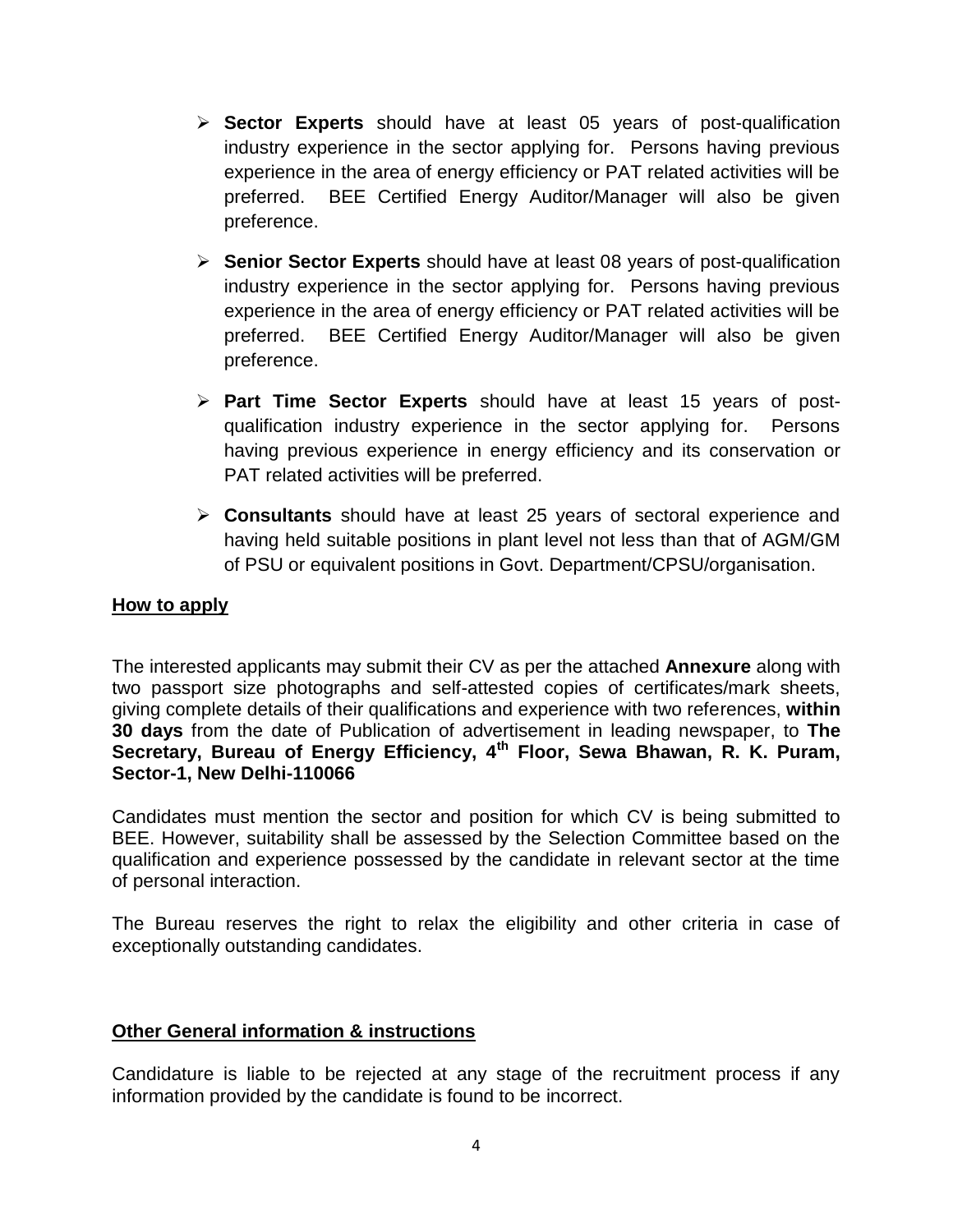Incomplete applications are liable to be rejected.

Candidate meeting the eligibility criteria would be shortlisted in order of merit. Selection will be done based on written test; if any; followed by personal interaction with the shortlisted candidates.

In case of otherwise suitable candidates the requirements of Age, Qualifications and Experience could be relaxed at the discretion of competent authority to meet the immediate project requirements of the organisation.

Candidate selected will be offered engagement purely on contract basis with no claim for regular employment in BEE.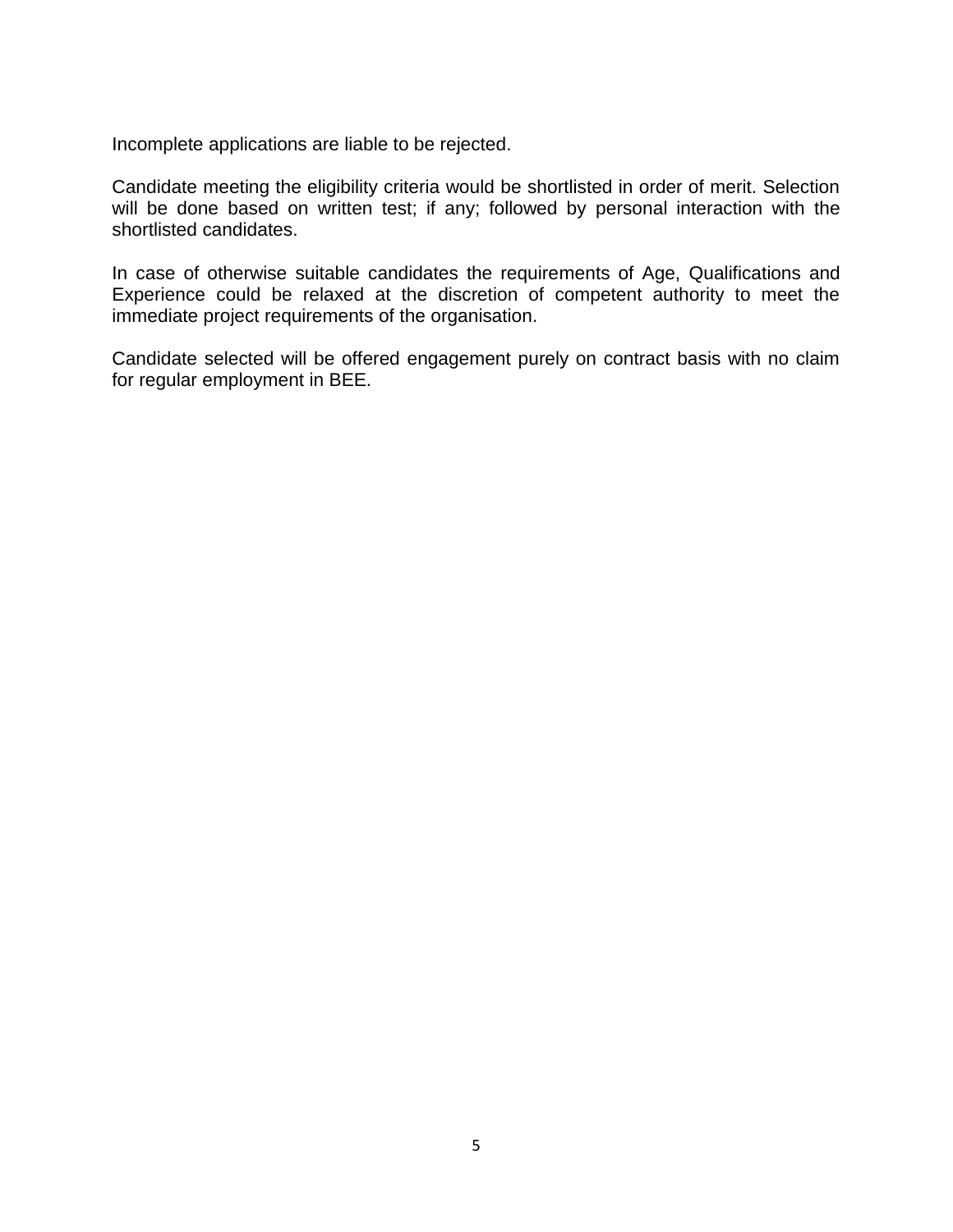## **ANNEXURE**

## **CURRICULUM VITAE PERFORMA FOR THE POST OF \_\_\_\_\_\_\_\_\_\_\_\_\_\_\_\_\_\_\_\_\_\_\_\_\_\_\_\_**

**FOR \_\_\_\_\_\_\_\_\_\_\_\_\_\_\_\_\_\_\_\_\_\_\_\_\_\_\_\_\_\_\_\_\_\_\_\_\_\_ SECTOR**

| 1.                                                                          | Name and Address (in Block Letters)                                                       |           |      |     |  |                               |          |  |  |  |
|-----------------------------------------------------------------------------|-------------------------------------------------------------------------------------------|-----------|------|-----|--|-------------------------------|----------|--|--|--|
|                                                                             | Mobile No.                                                                                |           |      |     |  |                               |          |  |  |  |
| 2.                                                                          | Date of Birth (in Christian era)                                                          |           |      |     |  |                               |          |  |  |  |
| $\overline{3}$ .                                                            | Educational and other qualifications                                                      |           |      | (1) |  |                               |          |  |  |  |
|                                                                             |                                                                                           |           |      | (2) |  |                               |          |  |  |  |
|                                                                             |                                                                                           |           |      | (3) |  |                               |          |  |  |  |
|                                                                             |                                                                                           |           |      |     |  |                               |          |  |  |  |
| Please state clearly whether in the<br>4.                                   |                                                                                           |           |      |     |  |                               |          |  |  |  |
| light of entries made by you above,<br>you meet the requirement of the post |                                                                                           |           |      |     |  |                               |          |  |  |  |
|                                                                             |                                                                                           |           |      |     |  |                               |          |  |  |  |
| 5.                                                                          | Details of Employment in chronological order. Enclose a separate sheet duly authenticated |           |      |     |  |                               |          |  |  |  |
|                                                                             | by your signature, if the space below is insufficient.<br>Nature of duties (in            |           |      |     |  |                               |          |  |  |  |
|                                                                             | Office/Institution                                                                        | Post held | From | To  |  | Scale of pay<br>and Basic Pay | details) |  |  |  |
|                                                                             |                                                                                           |           |      |     |  |                               |          |  |  |  |
|                                                                             |                                                                                           |           |      |     |  |                               |          |  |  |  |
|                                                                             |                                                                                           |           |      |     |  |                               |          |  |  |  |
|                                                                             |                                                                                           |           |      |     |  |                               |          |  |  |  |
|                                                                             |                                                                                           |           |      |     |  |                               |          |  |  |  |
|                                                                             |                                                                                           |           |      |     |  |                               |          |  |  |  |
|                                                                             |                                                                                           |           |      |     |  |                               |          |  |  |  |
| 6.                                                                          | Nature of present employment i.e.                                                         |           |      |     |  |                               |          |  |  |  |
|                                                                             | Ad-hoc or temporary or Quasi-                                                             |           |      |     |  |                               |          |  |  |  |
|                                                                             | <b>Permanent or Permanent</b>                                                             |           |      |     |  |                               |          |  |  |  |
| 7.                                                                          | Additional<br>details<br>about<br>present                                                 |           |      |     |  |                               |          |  |  |  |
|                                                                             | employment                                                                                |           |      |     |  |                               |          |  |  |  |
|                                                                             | Please state whether working under:<br>(indicate the name of your employer                |           |      |     |  |                               |          |  |  |  |
| against the relevant column)                                                |                                                                                           |           |      |     |  |                               |          |  |  |  |
| (a) Central Government                                                      |                                                                                           |           |      |     |  |                               |          |  |  |  |
| (b) State Government                                                        |                                                                                           |           |      |     |  |                               |          |  |  |  |
|                                                                             | (c) Autonomous organisation                                                               |           |      |     |  |                               |          |  |  |  |